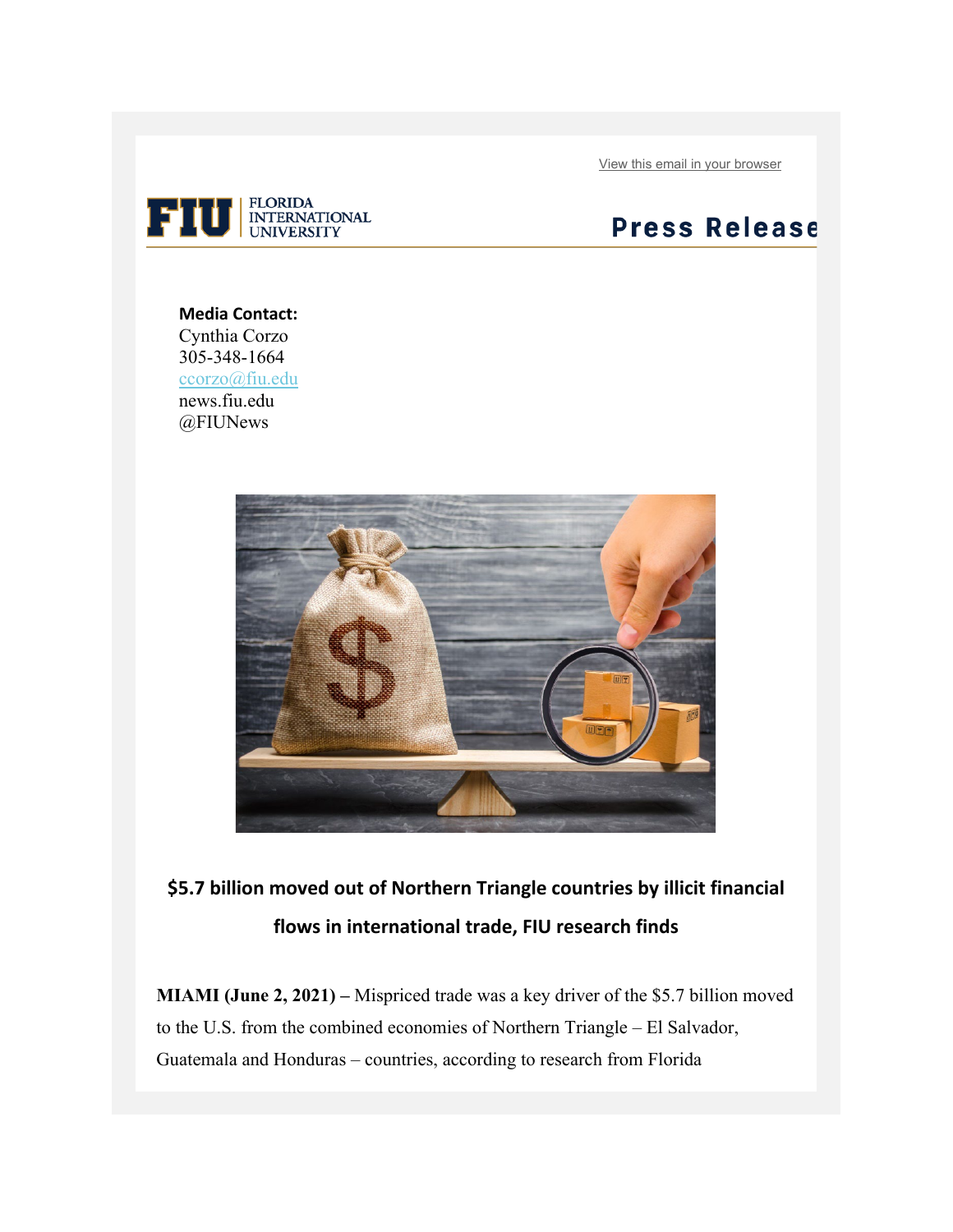International University's [College of Business](https://urldefense.com/v3/__https:/fiu.us1.list-manage.com/track/click?u=d13d9ca5483e1889af5c1cd91&id=517ff87e8c&e=20bb9fdfac__;!!FjuHKAHQs5udqho!YcyeL7yxUGeHFN7KfKrr_LvCGFT0aXt_S7ebIkQmhj5cWW9-updGLgMV_jbAbsQ$) (FIU Business).

Individuals or companies can move money out of a country, undetected, by undervaluing exports to a colluding foreign importer or overvaluing imports from a foreign colluding exporter, explained John Zdanowicz, professor emeritus of finance at FIU Business, who conducted the analysis.

"Minimizing these illicit financial outflows due to mispriced trade will increase the capital necessary to improve conditions in these countries and minimize illegal migration to the U.S.," he said.

Zdanowicz examined the impact over-invoiced imports and under-invoiced exports have on money moved out of the three countries by businesses or individuals from 2015 to 2020. The total from Guatemala was \$2.5 billion, Honduras \$2.1 billion and El Salvador \$1.2 billion.

"The best way to help these countries is not to simply give them money, but to assist them with implementing systems that minimize the money flowing out of their country through illicit international trade flows," said Zdanowicz.

Examples Zdanowicz cited of mispriced trade included:

- Imports of used clothing for \$190 per kilogram (\$86 per pound)
- Imports of ink cartridges for \$433 each
- Exports of mittens and gloves for 19 cents per pair
- Exports of watermelons at 40 cents each

He noted that other mispriced products include coffee, sugar, molasses, rubber, soft drinks, bananas, unleaded gasoline, used cars, pantyhose, men's underpants, and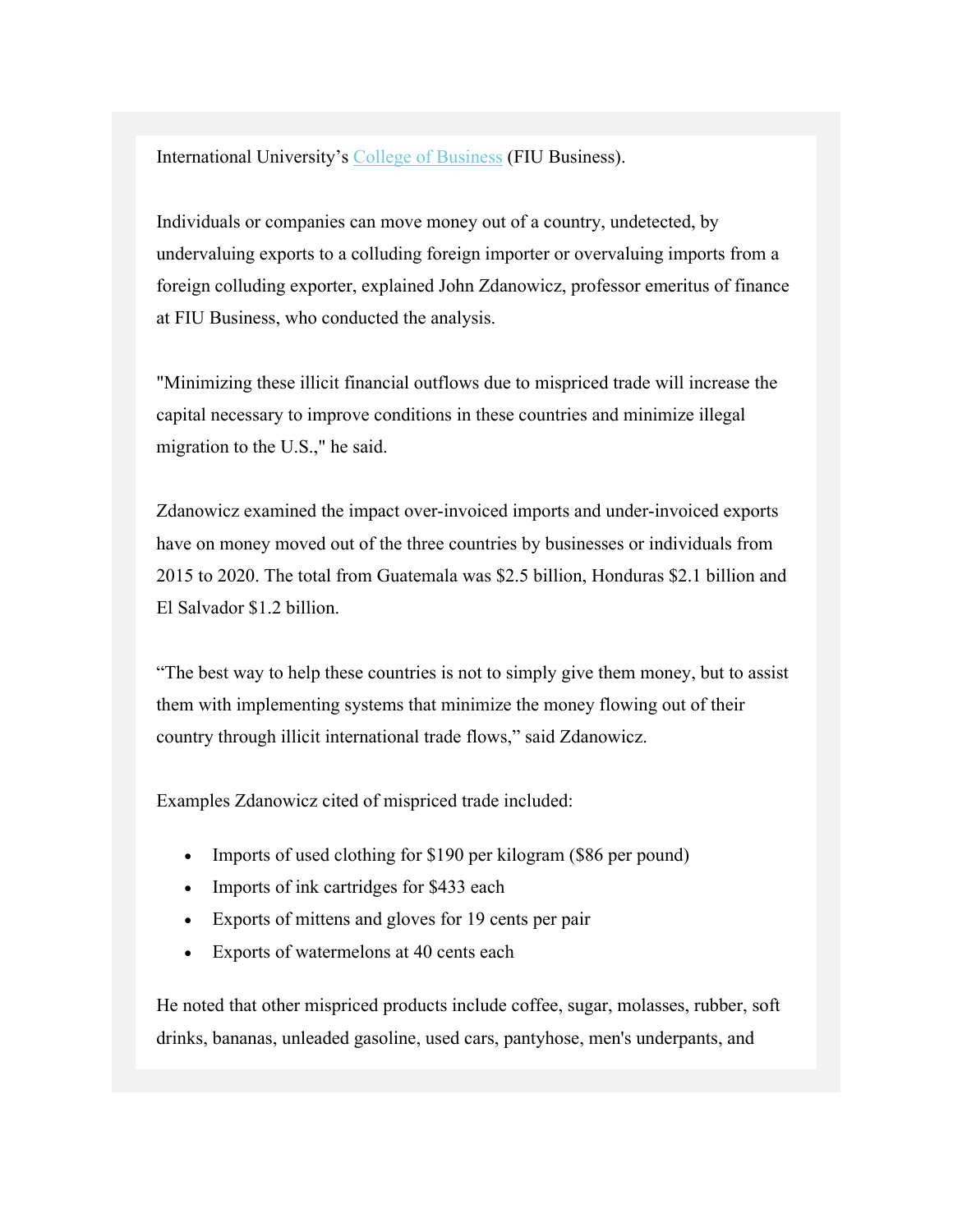toilet paper.

"The essential component needed to capture lost tax and customs revenue is the information to identify when trade is being mispriced," Zdanowicz said. "Mispriced trade pricing may also indicate corruption and trade-based money laundering."

The duties and taxes lost due to mispriced trade could add tens of millions of dollars to each country's revenue base, according to Zdanowicz, who examined all transactions in the U.S. Merchandise Trade Database as well as every export and import activity between the four countries.

Currently, challenges from violence, transnational criminal organizations, poverty, and corrupt and ineffective public institutions in the Northern Triangle are forcing many families, unaccompanied children, and adults to make an untenable choice: leave behind everything they know and undertake a dangerous journey to seek a better life or stay and live under the constant threat of violence, persecution, hopelessness, or even death.

Poor financing of key institutions is an important factor causing these problems. According to the World Bank, the Northern Triangle countries are among the lowest tax-paying countries in the world. Three of the many sectors that are hardest hit by lack of adequate funding are the police, health care, and education.

"A lack of tax revenue hampers the government's ability to deliver basic services," he said. "Without a safe environment and a healthy and well-educated population these nations are unable to build their economies and alleviate poverty."

**-FIU-**